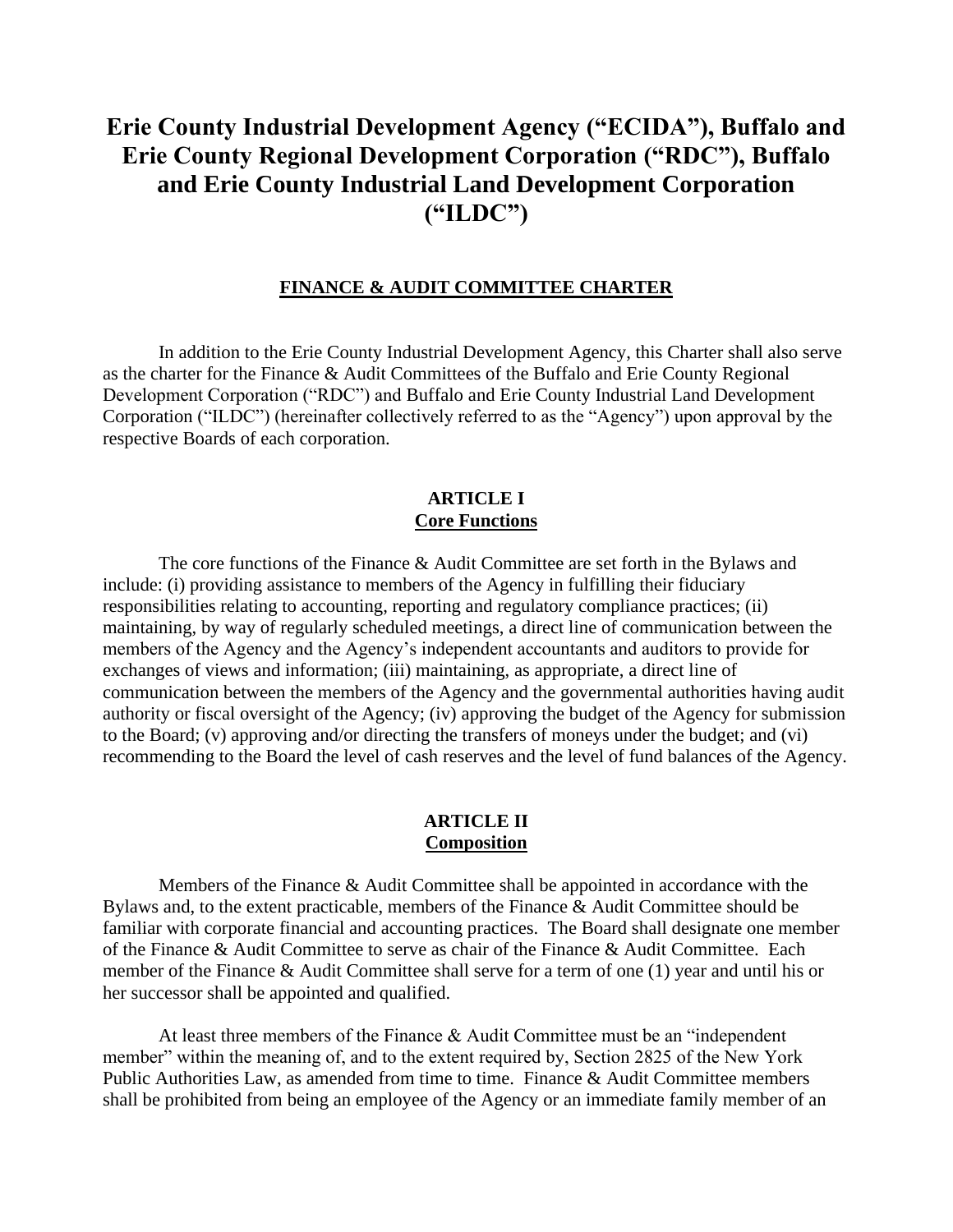employee of the Agency. Members of the Finance & Audit Committee shall not engage in any private business transactions with the Agency or receive compensation from any private entity that has material business relationships with the Agency, or be an immediate family member of an individual that engages in private business transactions with the Agency or receives compensation from an entity that has material business relationships with the Agency. In addition, Finance  $\&$ Audit Committee members who are members of the Agency shall comply with the conflict of interest provisions applicable to public officers under Article 18 of the New York General Municipal Law.

#### **ARTICLE III Committee Meetings**

The Finance & Audit Committee will meet a minimum of twice each calendar year (at least once prior to the commencement of the annual audit process and once after completion of the annual audit process). Additional meetings may be necessary or appropriate to adequately fulfill the obligations and duties outlined in this Charter. All committee members are expected to attend each meeting, in person or via videoconference. The Finance & Audit Committee may invite other individuals, such as members of management, auditors or other technical experts to attend meetings and provide pertinent information, as necessary.

Meeting notices and agendas will be prepared for each meeting and provided to Finance  $\&$ Audit Committee members by electronic or regular mail at least five (5) days in advance of the scheduled meeting. A quorum of the Finance & Audit Committee shall consist of a majority of the members then serving on the Finance & Audit Committee. The affirmative vote of a majority of the members then serving on the Finance & Audit Committee shall constitute an act of the Finance & Audit Committee. Minutes of all meetings shall be recorded by the Secretary or any Assistant Secretary of the Agency. All meetings shall comply with the requirements of the Open Meetings Law.

### **ARTICLE IV Committee Responsibilities**

The Finance  $\&$  Audit Committee shall have responsibilities related to: (a) the independent auditor and annual financial statements; (b) oversight of management's internal controls, compliance and risk assessment practices; (c) special investigations and whistleblower policies; (d) miscellaneous issues related to the financial practices of the Agency; and (e) shall review proposals for the issuance of debt by the Agency and make recommendations regarding such proposed debt issuance.

A. Independent Auditors and Financial Statements

The Finance & Audit Committee shall: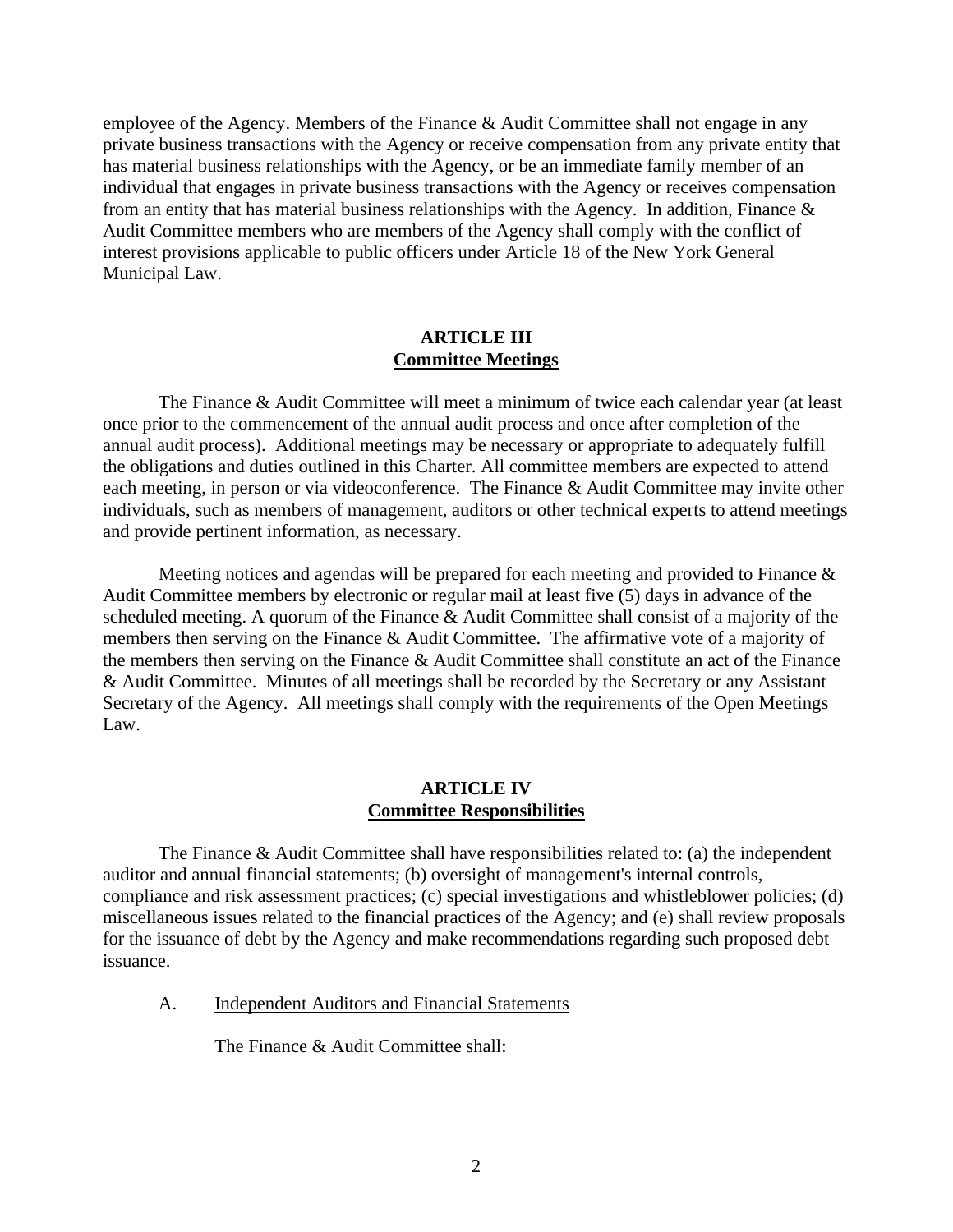(i) Recommend to the Board the hiring of independent auditors, establish the compensation to be paid to the auditors retained by the Agency and provide oversight of the audit services provided by the independent auditor.

(ii) Establish procedures for the engagement of the independent auditor to provide permitted audit services. The Agency's independent auditor shall be prohibited from providing non-audit services unless having received previous written approval from the Finance & Audit Committee. Non-audit services include tasks that directly support the Agency's operations, such as (a) bookkeeping or other services related to the accounting records or financial statements of the Agency; (b) financial information systems design and implementation; (c) appraisal or valuation services, fairness opinions, or contribution-in-kind reports; (d) actuarial services; (e) internal audit outsourcing services; (f) management functions or human resource services; (g) broker or dealer, investment advisor, or investment banking services; and (h) legal services and expert services unrelated to the audit function.

(iii) Review and approve the Agency's audited financial statements, associated management letter and all other auditor communications.

(iv) Review significant accounting and reporting issues, including complex or unusual transactions and management decisions, and recent professional and regulatory pronouncements, and understand their impact on the financial statements of the Agency.

(v) Meet with the Agency's independent auditor at least annually to discuss the financial statements of the Agency, and on an as-needed basis to discuss any significant issues that may have surfaced during the course of the audit.

(vi) Review and discuss any significant risks reported in the independent audit findings and recommendations and assess the responsiveness and timeliness of management's follow-up activities pertaining to the same.

## B. Internal Controls, Compliance and Risk Assessment

The Finance & Audit Committee shall review management's assessment of the effectiveness of the Agency's internal controls and review the actions taken by management on the independent accountants' and auditors' suggestions for correcting weaknesses, if any, in the Agency's internal controls, regulatory compliance, organizational structure and operations, and if applicable, any weaknesses noted.

## C. Special Investigations

The Finance & Audit Committee shall:

(i) Ensure that the Agency has an appropriate confidential mechanism for individuals to report suspected fraudulent activities, allegations of corruption, fraud, criminal activity, conflicts of interest or abuse by the directors, officers or employees of the Agency or any persons having business dealings with the Agency or breaches of internal control.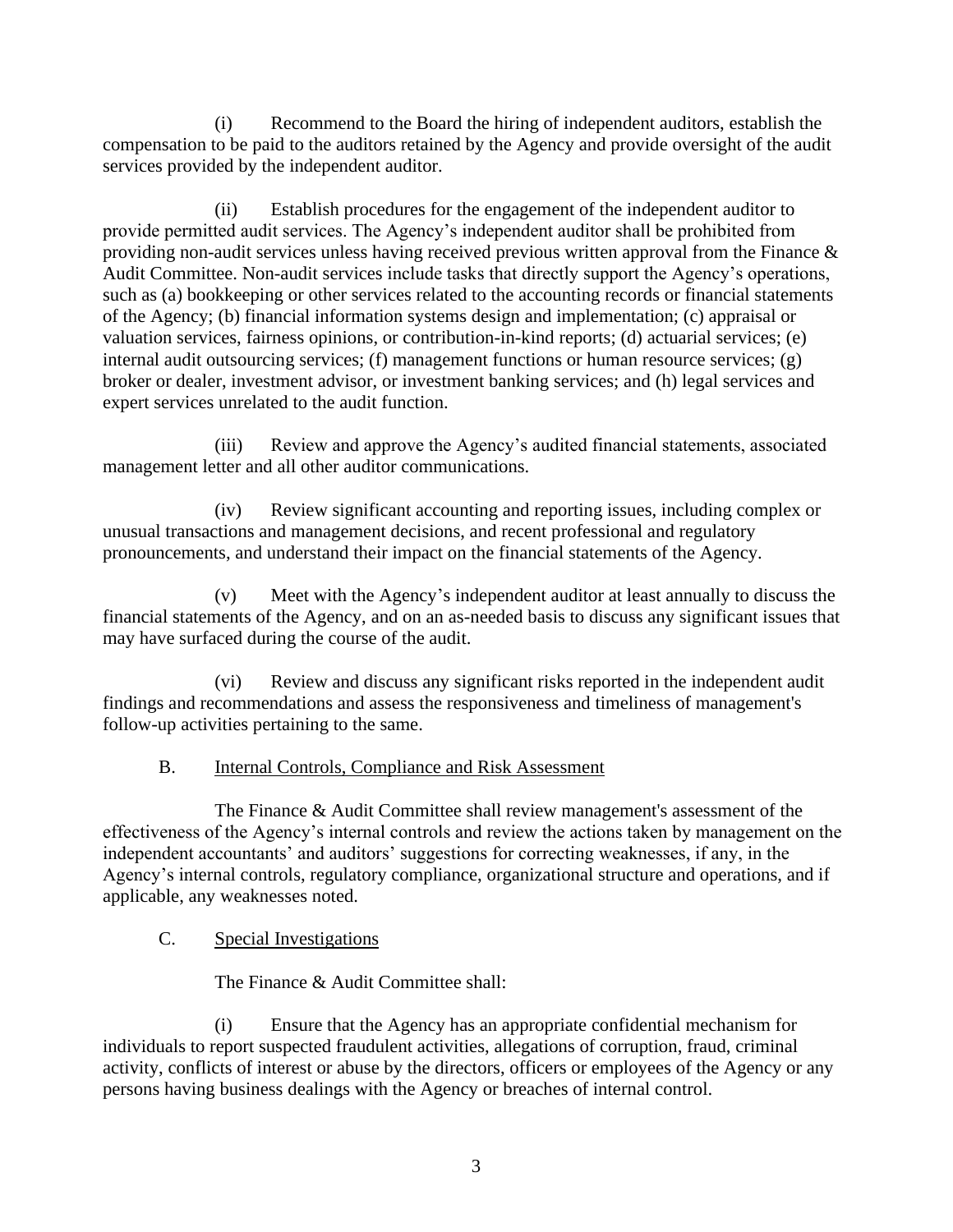(ii) Develop procedures for the receipt, retention, investigation and/or referral of complaints concerning accounting, internal controls and auditing.

(iii) Request and oversee special investigations as needed and/or refer specific issues to the Board or appropriate committee of the Board for further investigation.

# D. Other Responsibilities

The Finance & Audit Committee shall obtain information and training needed to enhance the committee members' understanding of the role of the independent auditor, the risk management process, internal controls and a certain level of familiarity in financial reporting standards and processes.

## E. Debt Issuance

The Finance & Audit Committee shall review proposals for the issuance of debt and make recommendations regarding such proposed debt issuance.

## **ARTICLE V Committee Reports**

The Finance & Audit Committee shall:

A. report its actions and recommendations to the Board at each regular meeting of the Board following a meeting of the Finance & Audit Committee and when otherwise requested by the Board;

B. report to the Board, at least annually, regarding any proposed changes to this Charter;

C. provide a self-evaluation of the Finance & Audit Committee's functions to the Board on an annual basis; and

D. report to the Board on a periodic basis, at least annually, the findings of its independent auditors. These reports shall include careful consideration of the actions taken by management on the independent auditors' suggestions for correcting weaknesses, if any, in the Agency's internal controls, regulatory compliance, organizational structure and operations. These reports may include the adequacy of the audit effort by the Agency's independent auditors, the financial and regulatory compliance reporting decisions of management, the adequacy of disclosure of information essential to a fair presentation of the financial affairs and regulatory compliance efforts of the Agency, and the organization and quality of the Agency's system of management and internal accounting controls.